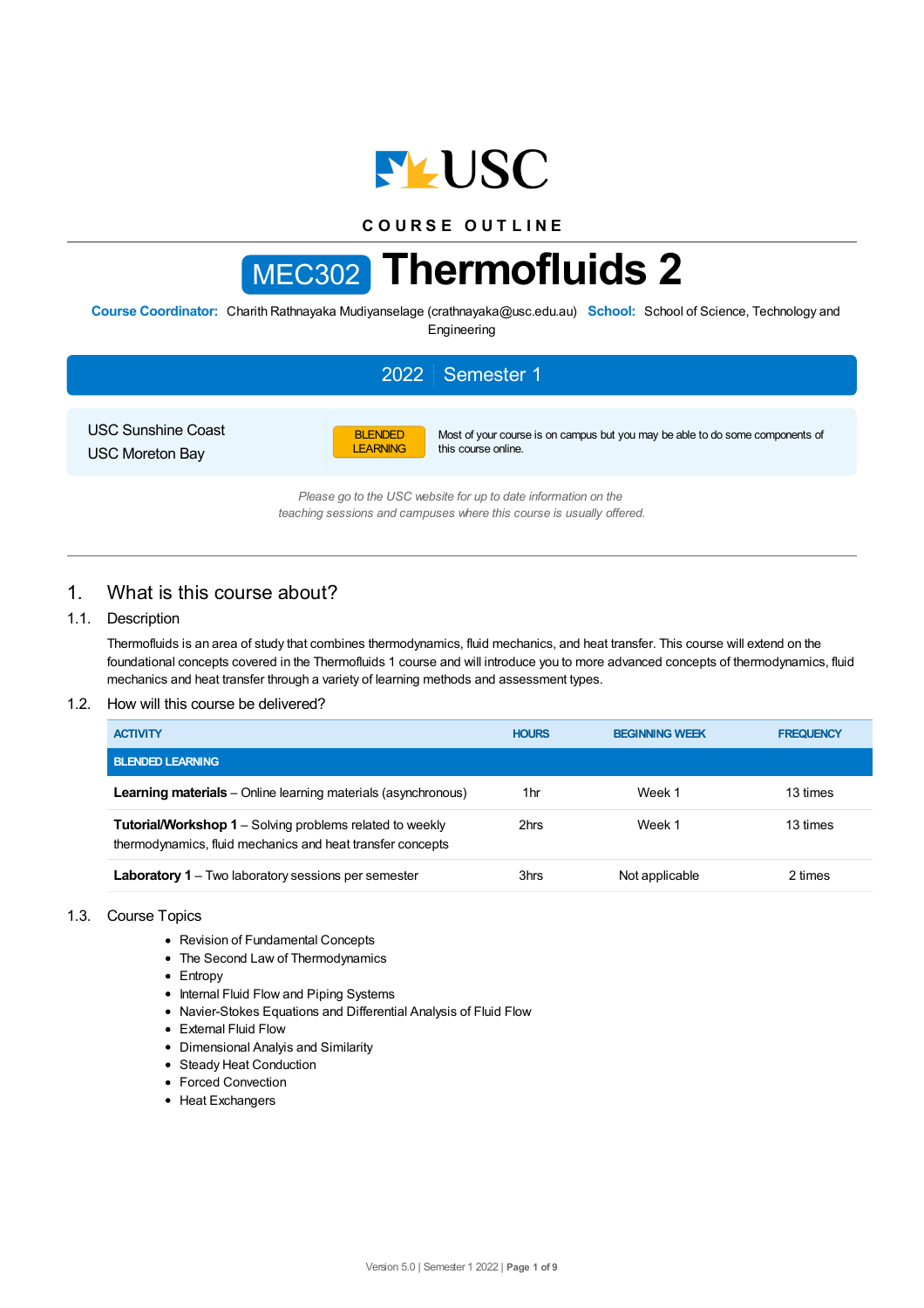# 2. What level is this course?

## 300 Level (Graduate)

Demonstrating coherence and breadth or depth of knowledge and skills. Independent application of knowledge and skills in unfamiliar contexts. Meeting professional requirements and AQF descriptors for the degree. May require pre-requisites where discipline specific introductory or developing knowledge or skills is necessary. Normally undertaken in the third or fourth full-time study year of an undergraduate program.

# 3. What is the unit value of this course?

12 units

# 4. How does this course contribute to my learning?

|                        | <b>COURSE LEARNING OUTCOMES</b>                                                                                                                                 | <b>GRADUATE QUALITIES MAPPING</b>                                      | PROFESSIONAL STANDARD MAPPING                                                                                                                                                                                                                                                                                                                                                                                                                                                          |  |
|------------------------|-----------------------------------------------------------------------------------------------------------------------------------------------------------------|------------------------------------------------------------------------|----------------------------------------------------------------------------------------------------------------------------------------------------------------------------------------------------------------------------------------------------------------------------------------------------------------------------------------------------------------------------------------------------------------------------------------------------------------------------------------|--|
|                        | On successful completion of this course, you<br>should be able to                                                                                               | Completing these tasks successfully will<br>contribute to you becoming | <b>Engineers Australia</b>                                                                                                                                                                                                                                                                                                                                                                                                                                                             |  |
| $\left( 1\right)$      | Examine and appraise the application of<br>concepts in thermodynamics, fluid<br>mechanics, and heat transfer through<br>theoretical and experimental techniques | Knowledgeable<br>Creative and critical thinker<br>Engaged              | 1.1 - Comprehensive, theory based<br>understanding of the underpinning natural<br>and physical sciences and the<br>engineering fundamentals applicable to<br>the engineering discipline.<br>1.2 - Conceptual understanding of the<br>mathematics, numerical analysis,<br>statistics, and computer and information<br>sciences which underpin the engineering<br>discipline.<br>2.2 - Fluent application of engineering<br>techniques, tools and resources.                             |  |
| $\mathbf{2}$           | Manipulate and apply the laws and<br>principles used in thermodynamics, fluid<br>mechanics, and heat transfer                                                   | Knowledgeable<br>Creative and critical thinker<br>Empowered            | 1.1 - Comprehensive, theory based<br>understanding of the underpinning natural<br>and physical sciences and the<br>engineering fundamentals applicable to<br>the engineering discipline.<br>1.2 - Conceptual understanding of the<br>mathematics, numerical analysis,<br>statistics, and computer and information<br>sciences which underpin the engineering<br>discipline.<br>1.3 - In-depth understanding of specialist<br>bodies of knowledge within the<br>engineering discipline. |  |
| $\left( 3\right)$      | Identify hypotheses for modelling<br>engineering thermal and fluid systems<br>and verify their suitability                                                      | Creative and critical thinker<br>Empowered<br>Engaged                  | 1.2 - Conceptual understanding of the<br>mathematics, numerical analysis,<br>statistics, and computer and information<br>sciences which underpin the engineering<br>discipline.<br>2.1 - Application of established<br>engineering methods to complex<br>engineering problem solving.<br>2.2 - Fluent application of engineering<br>techniques, tools and resources.                                                                                                                   |  |
| $\left 4\right\rangle$ | Solve intermediate-level problems in<br>thermodynamics, fluid mechanics and<br>heat transfer, and model the systems<br>through sketches                         | Creative and critical thinker<br>Empowered                             | 1.3 - In-depth understanding of specialist<br>bodies of knowledge within the<br>engineering discipline.<br>2.2 - Fluent application of engineering<br>techniques, tools and resources.<br>3.2 - Effective oral and written<br>communication in professional and lay<br>domains.                                                                                                                                                                                                        |  |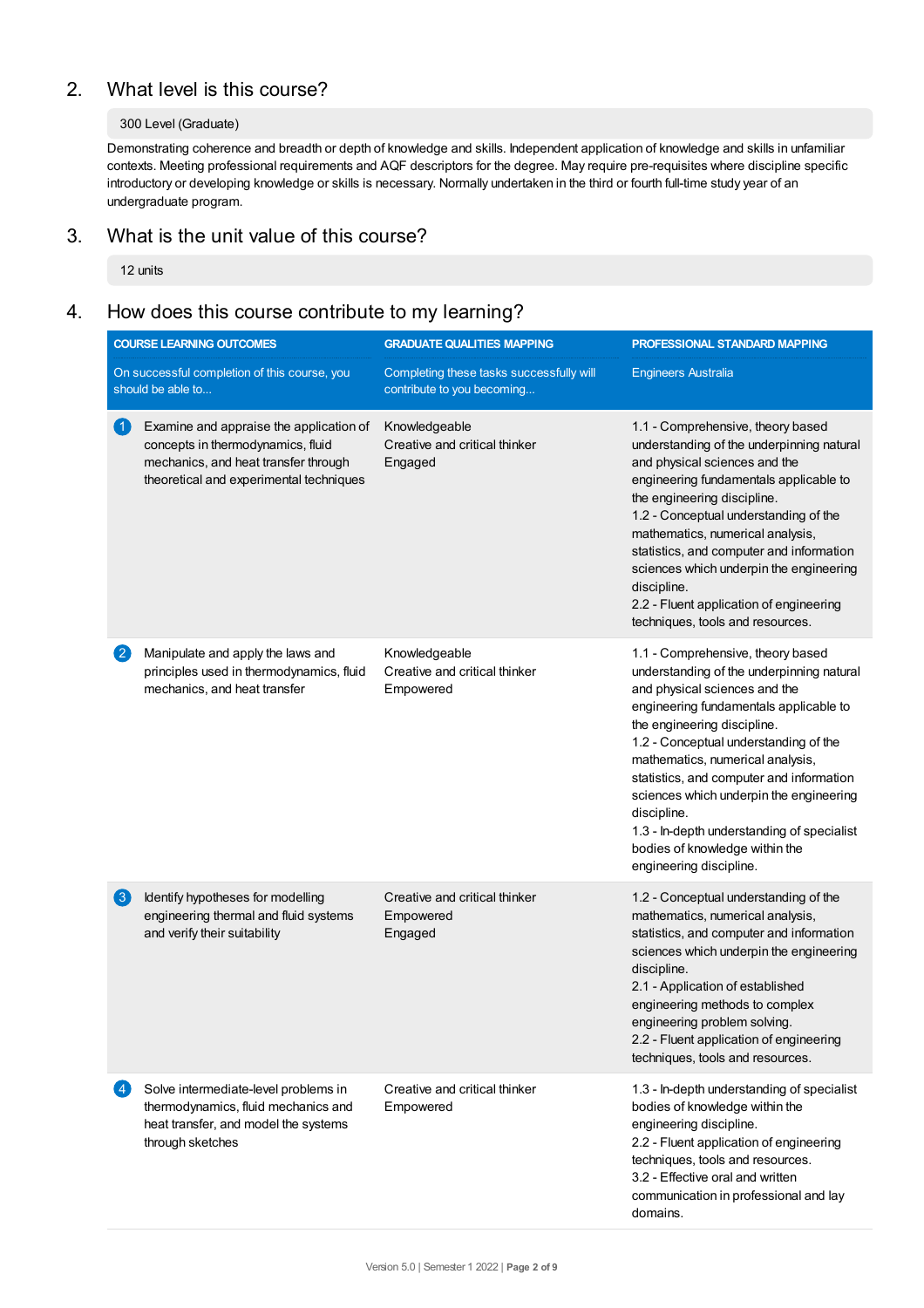|        | <b>COURSE LEARNING OUTCOMES</b>                                                                                                                                                                      | <b>GRADUATE QUALITIES MAPPING</b>                                           | PROFESSIONAL STANDARD MAPPING                                                                                                                                                                                                                                                                                                                           |
|--------|------------------------------------------------------------------------------------------------------------------------------------------------------------------------------------------------------|-----------------------------------------------------------------------------|---------------------------------------------------------------------------------------------------------------------------------------------------------------------------------------------------------------------------------------------------------------------------------------------------------------------------------------------------------|
|        | On successful completion of this course, you<br>should be able to                                                                                                                                    | Completing these tasks successfully will<br>contribute to you becoming      | <b>Engineers Australia</b>                                                                                                                                                                                                                                                                                                                              |
| -5     | Demonstrate the ability to work<br>collaboratively in teams                                                                                                                                          | Empowered<br><b>Ethical</b><br>Engaged<br>Sustainability-focussed           | 3.1 - Ethical conduct and professional<br>accountability.<br>3.2 - Effective oral and written<br>communication in professional and lay<br>domains.<br>3.6 - Effective team membership and<br>team leadership.                                                                                                                                           |
| $6 \,$ | Develop models to address particular<br>engineering problems and communicate<br>that models clearly and coherently in<br>written and oral forms using correct<br>terminology and appropriate formats | Knowledgeable<br>Empowered<br>Ethical<br>Engaged<br>Sustainability-focussed | 1.2 - Conceptual understanding of the<br>mathematics, numerical analysis,<br>statistics, and computer and information<br>sciences which underpin the engineering<br>discipline.<br>2.2 - Fluent application of engineering<br>techniques, tools and resources.<br>3.2 - Effective oral and written<br>communication in professional and lay<br>domains. |

# 5. Am Ieligible to enrol in this course?

Refer to the USC [Glossary](https://www.usc.edu.au/about/policies-and-procedures/glossary-of-terms-for-policy-and-procedures) of terms for definitions of "pre-requisites, co-requisites and anti-requisites".

## 5.1. Pre-requisites

MEC200 and MTH203 and enrolled in Program SC404, SC405, SC410, SC411, SC425, AB101, UU301, UU302 or XU301

## 5.2. Co-requisites

Not applicable

## 5.3. Anti-requisites

ENG300

5.4. Specific assumed prior knowledge and skills (where applicable) Students are assumed to have foundational skills in mathematics and physical sciences. A solid knowledge of calculus is also required.

# 6. How am Igoing to be assessed?

## 6.1. Grading Scale

Standard Grading (GRD)

High Distinction (HD), Distinction (DN), Credit (CR), Pass (PS), Fail (FL).

## 6.2. Details of early feedback on progress

The formative assessment for this course includes online quizzes. The results of these quizzes will provide you with feedback on your performance. Additional feedback will be provided during regular contact sessions via worked examples and formative peer-assisted problem-solving activities.

6.3. Assessment tasks

| <b>MODE</b> | DELIVERY TASK ASSESSMENT<br>NO. PRODUCT | <b>OR GROUP</b> | $\frac{10}{2}$ | INDIVIDUAL WEIGHTING WHAT IS THE WHEN SHOULD I.<br><b>DURATION</b> | SUBMIT? | <b>WHERE SHOULD I</b><br><b>SUBMIT IT?</b> |
|-------------|-----------------------------------------|-----------------|----------------|--------------------------------------------------------------------|---------|--------------------------------------------|
|             |                                         |                 |                | LENGTH?                                                            |         |                                            |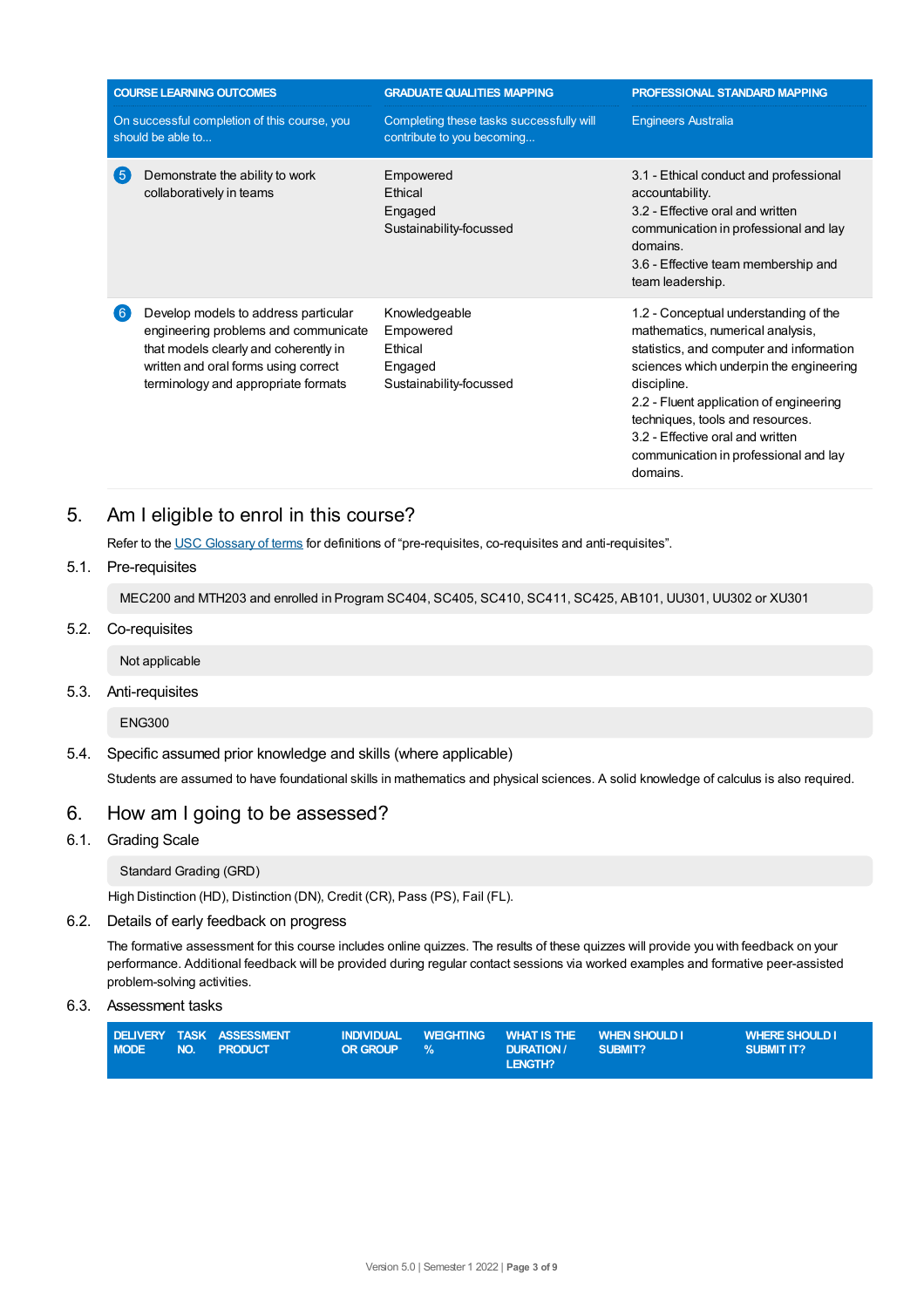| <b>DELIVERY</b><br><b>MODE</b> | <b>TASK</b><br>NO. | <b>ASSESSMENT</b><br><b>PRODUCT</b>     | <b>INDIVIDUAL</b><br><b>OR GROUP</b> | <b>WEIGHTING</b><br>$\frac{9}{6}$ | <b>WHAT IS THE</b><br><b>DURATION /</b><br><b>LENGTH?</b>                                                                             | <b>WHEN SHOULD I</b><br>SUBMIT? | <b>WHERE SHOULD I</b><br><b>SUBMIT IT?</b>                                      |
|--------------------------------|--------------------|-----------------------------------------|--------------------------------------|-----------------------------------|---------------------------------------------------------------------------------------------------------------------------------------|---------------------------------|---------------------------------------------------------------------------------|
| All                            | 1                  | Practical /<br>Laboratory Skills        | Individual                           | 30%                               | Two lab<br>sessions (3 hr<br>each). Pre-lab<br>quiz questions<br>and individual<br>laboratory<br>reports (1200<br>word<br>equivalent) | Week 12                         | <b>Online Assignment</b><br>Submission with<br>plagiarism check                 |
| All                            | 2                  | Oral and Written<br>Piece               | Individual<br>and Group              | 30%                               | 1500-word<br>written report<br>(group) and<br>10-minute oral<br>presentation                                                          | Week 7                          | <b>Online Assignment</b><br>Submission with<br>plagiarism check and<br>in class |
| All                            | 3                  | Examination -<br>Centrally<br>Scheduled | Individual                           | 40%                               | 3 hours                                                                                                                               | Exam Period                     | Exam Venue                                                                      |
| All                            | 4                  | Quiz/zes                                | Individual                           | 0%                                | Short answer /<br>multiple-<br>choice /<br>analytical<br>working                                                                      | Week 3                          | Online Test (Quiz)                                                              |

| All - Assessment Task 1: Laboratory Reports |
|---------------------------------------------|
|                                             |

| <b>GOAL:</b>     | The goal of this task is to investigate fundamental principles of thermodynamics, fluid mechanics and heat transfer through<br>experimental applications and subsequent analyses.                                                                                                                                                                                                                                                                         |                                                                                                                        |                                     |  |  |  |
|------------------|-----------------------------------------------------------------------------------------------------------------------------------------------------------------------------------------------------------------------------------------------------------------------------------------------------------------------------------------------------------------------------------------------------------------------------------------------------------|------------------------------------------------------------------------------------------------------------------------|-------------------------------------|--|--|--|
| <b>PRODUCT:</b>  | Practical / Laboratory Skills                                                                                                                                                                                                                                                                                                                                                                                                                             |                                                                                                                        |                                     |  |  |  |
| <b>FORMAT:</b>   | Prior to each session, you will complete a series of pre-lab questions online. During the lab session, you will conduct an<br>experiment and start working on a report. The experimental work will be conducted in a group format, however the pre-lab<br>questions and the lab reports are to be submitted individually by all students. A template will be provided for the<br>calculations and report.<br>Students attend a total of two lab sessions. |                                                                                                                        |                                     |  |  |  |
| <b>CRITERIA:</b> | No.                                                                                                                                                                                                                                                                                                                                                                                                                                                       |                                                                                                                        | <b>Learning Outcome</b><br>assessed |  |  |  |
|                  | 1                                                                                                                                                                                                                                                                                                                                                                                                                                                         | Examination and appraisal of fundamental laws and principles and their applications<br>through experimental techniques | 126                                 |  |  |  |
|                  | $\overline{2}$                                                                                                                                                                                                                                                                                                                                                                                                                                            | Identification and verification of suitable hypotheses for modelling the system                                        | 234                                 |  |  |  |
|                  | 3                                                                                                                                                                                                                                                                                                                                                                                                                                                         | Solution of intermediate-level problems in thermodynamics, fluid mechanics and heat<br>transfer                        | $3$ $\blacksquare$ 4                |  |  |  |
|                  | 4                                                                                                                                                                                                                                                                                                                                                                                                                                                         | Modelling of the system through sketches                                                                               | $1$ $\mathbf{I}$ 4                  |  |  |  |
|                  | 5                                                                                                                                                                                                                                                                                                                                                                                                                                                         | Accuracy of the numerical result                                                                                       | $(1)$ (6)                           |  |  |  |
|                  |                                                                                                                                                                                                                                                                                                                                                                                                                                                           |                                                                                                                        |                                     |  |  |  |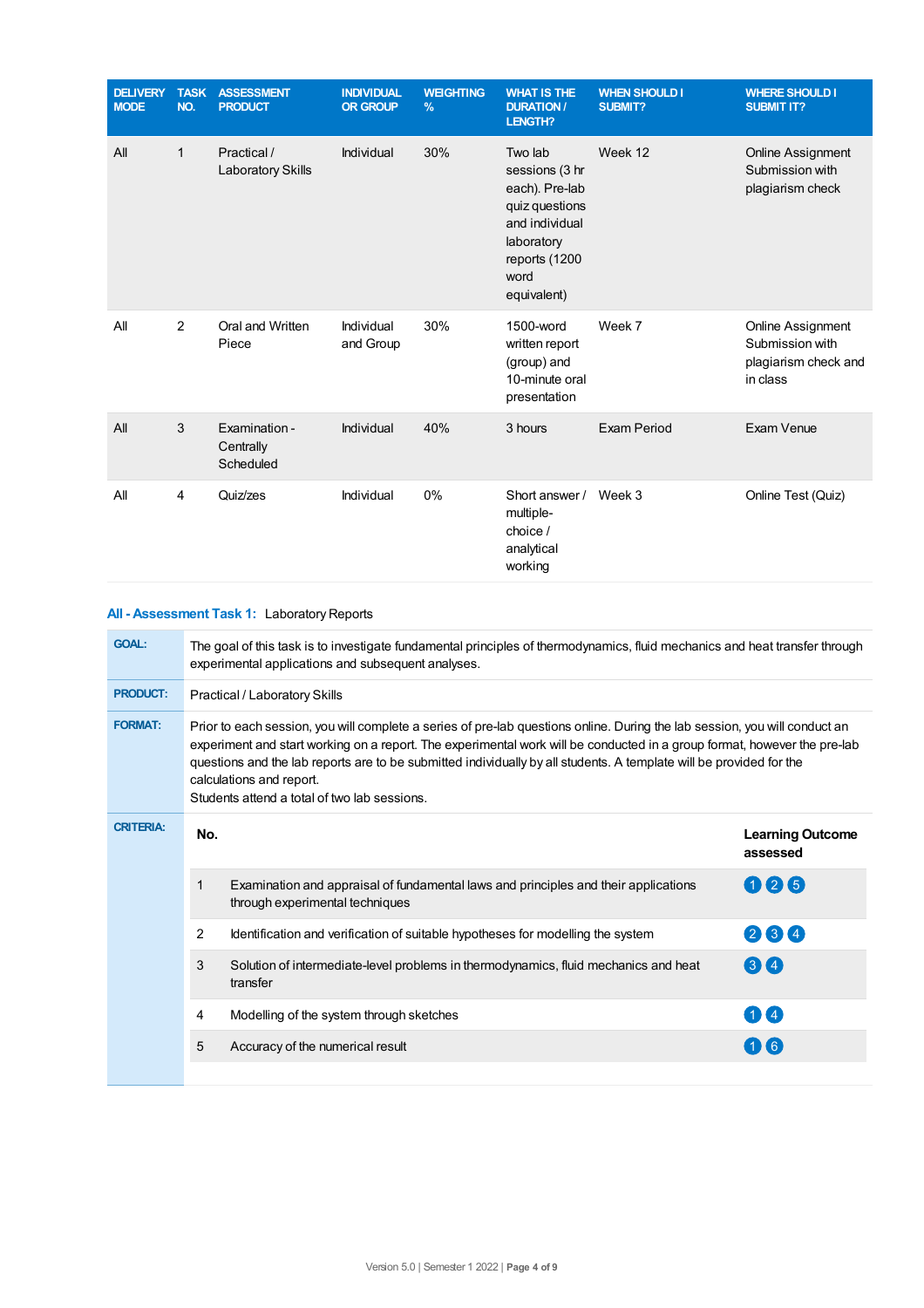## **All - Assessment Task 2:** Group Report and Presentations

| <b>GOAL:</b>     | The goal of this task is to investigate and apply principles of thermodynamics, fluid mechanics and heat transfer through a<br>given engineering context. You will be required analyse, discuss and present a thermofluids topic. |                                                                                                                     |                                     |  |  |  |
|------------------|-----------------------------------------------------------------------------------------------------------------------------------------------------------------------------------------------------------------------------------|---------------------------------------------------------------------------------------------------------------------|-------------------------------------|--|--|--|
| <b>PRODUCT:</b>  |                                                                                                                                                                                                                                   | Oral and Written Piece                                                                                              |                                     |  |  |  |
| <b>FORMAT:</b>   | The written group report will be approximately 1500 words while the corresponding group oral presentation will be<br>approximately 10 minutes followed by a Q&A time.                                                             |                                                                                                                     |                                     |  |  |  |
| <b>CRITERIA:</b> | No.                                                                                                                                                                                                                               |                                                                                                                     | <b>Learning Outcome</b><br>assessed |  |  |  |
|                  | 1                                                                                                                                                                                                                                 | Manipulation and application of the appropriate fundamental laws and principles for the<br>given problem            | $(3)$ $(4)$                         |  |  |  |
|                  | 2                                                                                                                                                                                                                                 | Identification and verification of suitable hypotheses for modelling the system                                     | $1)$ (2)                            |  |  |  |
|                  | 3                                                                                                                                                                                                                                 | Peer assessment of the group collaborative work                                                                     | 66                                  |  |  |  |
|                  | 4                                                                                                                                                                                                                                 | Development of a model that addresses the given problem                                                             | 1(3)                                |  |  |  |
|                  | 5                                                                                                                                                                                                                                 | Communication of models clearly and coherently in written form using correct terminology<br>and appropriate formats | $(5)$ $(6)$                         |  |  |  |
|                  |                                                                                                                                                                                                                                   |                                                                                                                     |                                     |  |  |  |

## **All - Assessment Task 3:** Examination

| <b>GOAL:</b>     |                | The goal of this task is to evaluate your knowledge of concepts in thermodynamics, fluid mechanics and heat transfer, and<br>to demonstrate the use of standard methods to analyse problems within the discipline. |                                     |  |  |  |
|------------------|----------------|--------------------------------------------------------------------------------------------------------------------------------------------------------------------------------------------------------------------|-------------------------------------|--|--|--|
| <b>PRODUCT:</b>  |                | <b>Examination - Centrally Scheduled</b>                                                                                                                                                                           |                                     |  |  |  |
| <b>FORMAT:</b>   |                | Centrally scheduled 3-hour examination.                                                                                                                                                                            |                                     |  |  |  |
| <b>CRITERIA:</b> | No.            |                                                                                                                                                                                                                    | <b>Learning Outcome</b><br>assessed |  |  |  |
|                  | 1              | Manipulation and application of appropriate fundamental laws and principles for the given<br>problem                                                                                                               | $\left( 1\right) 2$                 |  |  |  |
|                  | $\overline{2}$ | Identification and verification of suitable hypotheses for modelling the systems                                                                                                                                   | 34                                  |  |  |  |
|                  | 3              | Solution of intermediate-level problems in thermodynamics, fluid mechanics and heat<br>transfer                                                                                                                    | $(2)$ $(4)$                         |  |  |  |
|                  | 4              | Accuracy of the explanation and/or numerical result                                                                                                                                                                | $2$ K 4                             |  |  |  |
|                  |                |                                                                                                                                                                                                                    |                                     |  |  |  |

## **All - Assessment Task 4:** Zero-Weight Formative Quiz for Early Feedback

| <b>GOAL:</b>    | This zero-weight formative assessment for this course includes online quiz/zes. The results of these quiz/zes will provide<br>students with feedback on their performance early in the semester.                                          |
|-----------------|-------------------------------------------------------------------------------------------------------------------------------------------------------------------------------------------------------------------------------------------|
| <b>PRODUCT:</b> | Quiz/zes                                                                                                                                                                                                                                  |
| <b>FORMAT:</b>  | Online quizz/es will be distributed via the online learning management system (Canvas) which will require students to<br>respond with a mixture of short answer, multiple-choice and analytical working. This will be an individual task. |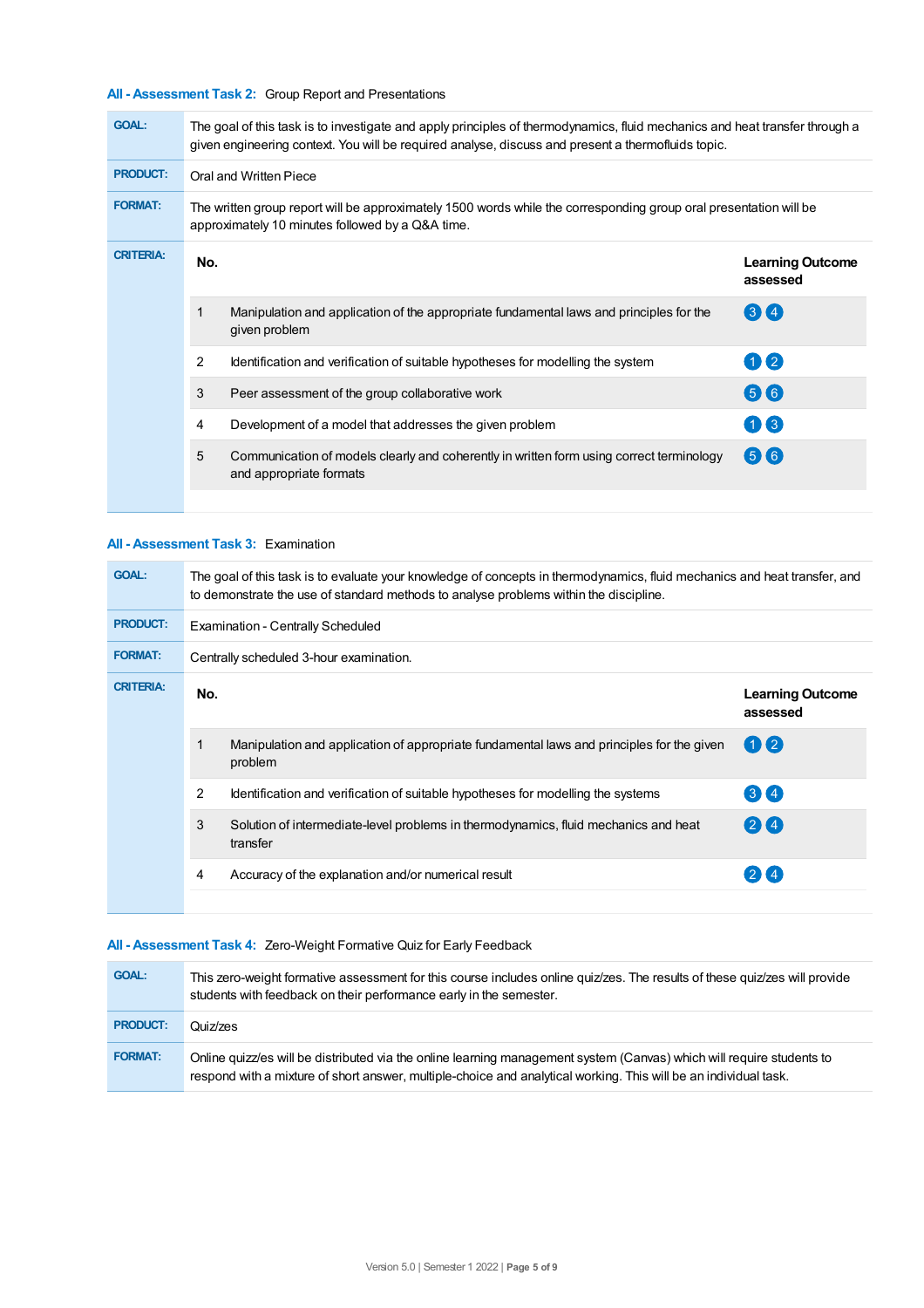| <b>CRITERIA:</b> | No. |                                                                                           | <b>Learning Outcome</b><br>assessed |
|------------------|-----|-------------------------------------------------------------------------------------------|-------------------------------------|
|                  |     | Accuracy of the explanation and/or numerical result                                       | 024                                 |
|                  | 2   | Application of the fundamental thermofluids laws and principles to solve problems         | 34                                  |
|                  | 3   | Identification and verification of the system being analysed using sketches and modelling | 00                                  |
|                  | 4   | Communication of results                                                                  | $\binom{6}{ }$                      |
|                  |     |                                                                                           |                                     |

# 7. Directed study hours

A 12-unit course will have total of 150 learning hours which will include directed study hours (including online if required), self-directed learning and completion of assessable tasks. Directed study hours may vary by location. Student workload is calculated at 12.5 learning hours per one unit.

## 7.1. Schedule

| <b>PERIOD AND TOPIC</b> | <b>ACTIVITIES</b>                                               |
|-------------------------|-----------------------------------------------------------------|
| 1                       | Revision of Fundamental Concepts                                |
| $\overline{2}$          | Second Law of Thermodynamics                                    |
| 3                       | Entropy                                                         |
| 4                       | Entropy                                                         |
| 5                       | Internal Fluid Flow and Piping Systems                          |
| 6                       | Navier-Stokes Equations and Differential Analysis of Fluid Flow |
| $\overline{7}$          | <b>External Fluid Flow</b>                                      |
| 9                       | Dimensional Analyis and Similarity                              |
| 10                      | <b>Steady Heat Conduction</b>                                   |
| 11                      | <b>Forced Convection</b>                                        |
| 12                      | <b>Heat Exchangers</b>                                          |

# 8. What resources do I need to undertake this course?

Please note: Course information, including specific information of recommended readings, learning activities, resources, weekly readings, etc. are available on the course Canvas site– Please log in as soon as possible.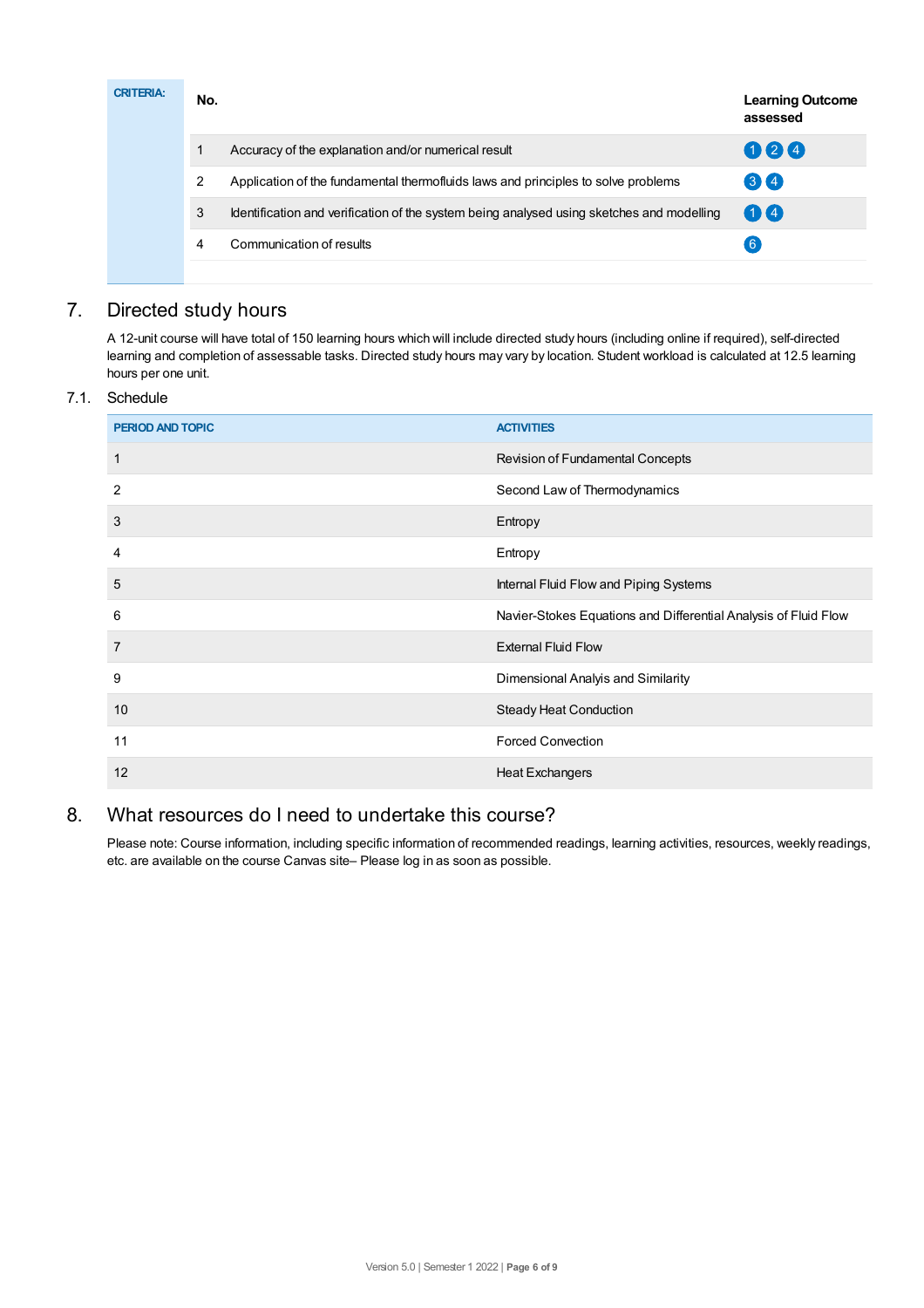## 8.1. Prescribed text(s) or course reader

Please note that you need to have regular access to the resource(s) listed below. Resources may be required or recommended.

| <b>REQUIRED?</b> | <b>AUTHOR</b>                                         |      | <b>YEAR TITLE</b>                                                                  | <b>EDITION</b>                                                | <b>PUBLISHER</b>             |
|------------------|-------------------------------------------------------|------|------------------------------------------------------------------------------------|---------------------------------------------------------------|------------------------------|
| Required         | Cimbala, Robert H.<br>Turner.                         |      | Yunus A. Cengel, John M. 2016 Fundamentals of Thermal-Fluid Sciences<br>(SI Units) | 5th<br>Edition<br>in SI<br>units (or<br>a later<br>edition)   | <b>McGraw-Hill Education</b> |
| Required         | Cimbala                                               |      | Yunus A. Cengel, John M. 2017 Fluid Mechanics: Fundamentals and<br>Applications    | 4th<br>Edition<br>in SI<br>Units (or<br>a later<br>edition)   | <b>McGraw-Hill Education</b> |
| Recommended      | Yunus A.<br>Çengel, Boles, Michael A.<br><b>Boles</b> | 2014 | Thermodynamics                                                                     | 8th<br>edition<br>in SI<br>units (or<br>a later<br>edition)   | <b>McGraw-Hill Education</b> |
| Recommended      | Yunus A. Cengel, Afshin<br>J. Ghajar                  |      | 2014 Heat and Mass Transfer                                                        | Fifth<br>edition<br>in SI<br>units (or<br>a later<br>edition) | McGraw-Hill Education        |

#### 8.2. Specific requirements

All students will be required to wear closed footwear for laboratory spaces (for lab classes and tutorials that are held in a laboratory space). Students who do not have appropriate footwear will not be permitted to enter laboratory spaces due to health and safety requirements.

## 9. How are risks managed in this course?

Risk assessments have been performed for all laboratory classes and a low level of health and safety risk exists. Some risk concerns may include equipment, instruments, and tools; as well as manual handling items within the laboratory. It is your responsibility to review course material, search online, discuss with lecturers and peers and understand the risks associated with your specific course of study and to familiarise yourself with the University's general health and safety principles by reviewing the online [induction](https://online.usc.edu.au/webapps/blackboard/content/listContentEditable.jsp?content_id=_632657_1&course_id=_14432_1) training for students, and following the instructions of the University staff.

# 10. What administrative information is relevant to this course?

#### 10.1. Assessment: Academic Integrity

Academic integrity is the ethical standard of university participation. It ensures that students graduate as a result of proving they are competent in their discipline. This is integral in maintaining the value of academic qualifications. Each industry has expectations and standards of the skills and knowledge within that discipline and these are reflected in assessment.

Academic integrity means that you do not engage in any activity that is considered to be academic fraud; including plagiarism, collusion or outsourcing any part of any assessment item to any other person. You are expected to be honest and ethical by completing all work yourself and indicating in your work which ideas and information were developed by you and which were taken from others. You cannot provide your assessment work to others.You are also expected to provide evidence of wide and critical reading, usually by using appropriate academic references.

In order to minimise incidents of academic fraud, this course may require that some of its assessment tasks, when submitted to Canvas, are electronically checked through Turnitin. This software allows for text comparisons to be made between your submitted assessment item and all other work to which Turnitin has access.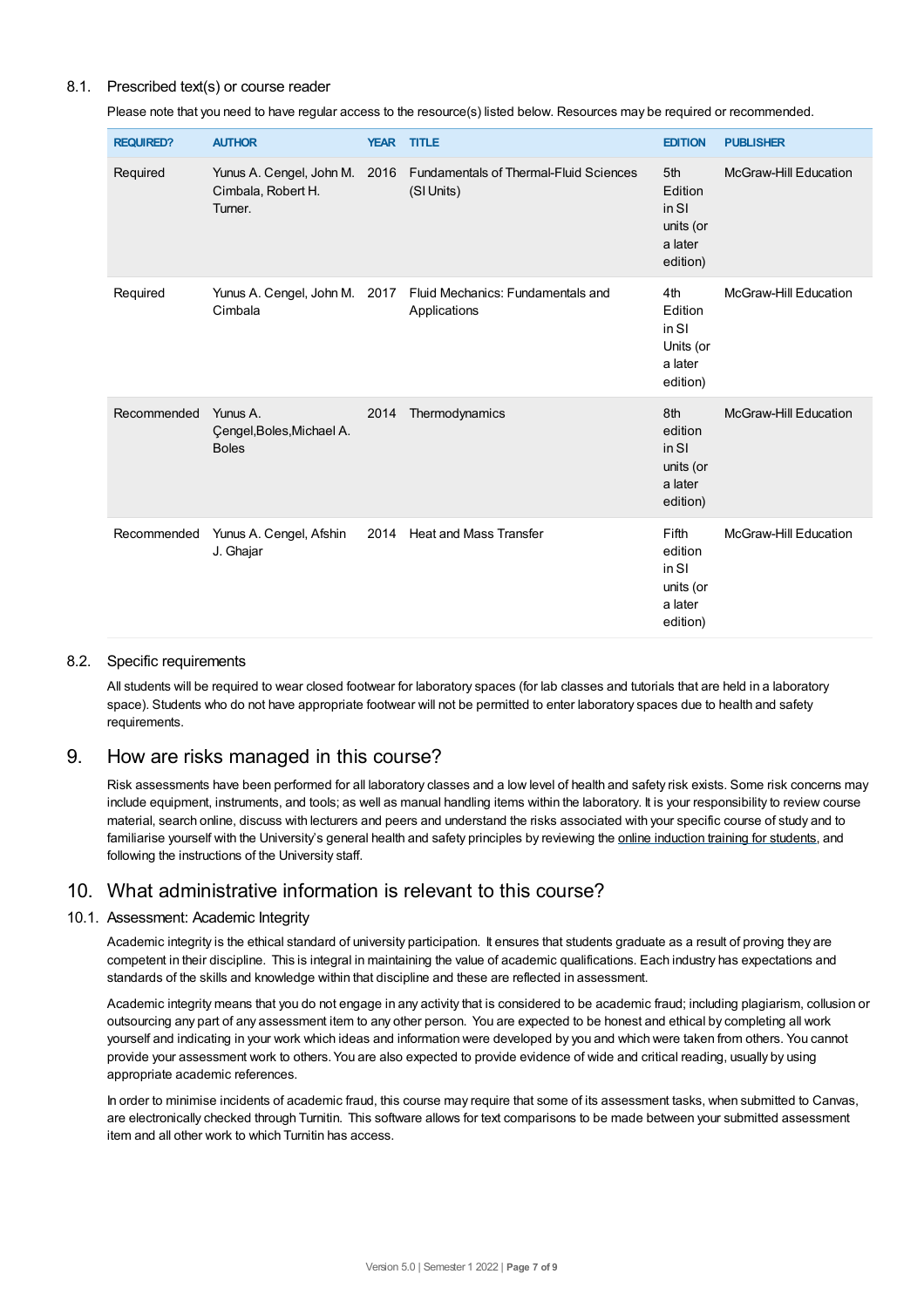### 10.2. Assessment: Additional Requirements

Eligibility for Supplementary Assessment

Your eligibility for supplementary assessment in a course is dependent of the following conditions applying:

The final mark is in the percentage range 47% to 49.4% The course is graded using the Standard Grading scale You have not failed an assessment task in the course due to academic misconduct.

#### 10.3. Assessment: Submission penalties

Late submission of assessment tasks may be penalised at the following maximum rate:

- 5% (of the assessment task's identified value) per day for the first two days from the date identified as the due date for the assessment task.

- 10% (of the assessment task's identified value) for the third day - 20% (of the assessment task's identified value) for the fourth day and subsequent days up to and including seven days from the date identified as the due date for the assessment task.

- A result of zero is awarded for an assessment task submitted after seven days from the date identified as the due date for the assessment task. Weekdays and weekends are included in the calculation of days late. To request an extension you must contact your course coordinator to negotiate an outcome.

### 10.4. SafeUSC

USC is committed to a culture of respect and providing a safe and supportive environment for all members of our community. For immediate assistance on campus contact SafeUSC by phone: 07 [5430](tel:07%205430%201168) 1168 or using the [SafeZone](https://www.safezoneapp.com) app. For general enquires contact the SafeUSC team by phone 07 [5456](tel:07%205456%203864) 3864 or email [safe@usc.edu.au](mailto:safe@usc.edu.au).

The SafeUSC Specialist Service is a Student Wellbeing service that provides free and confidential support to students who may have experienced or observed behaviour that could cause fear, offence or trauma. To contact the service call 07 [5430](tel:07%205430%201226) 1226 or email [studentwellbeing@usc.edu.au](mailto:studentwellbeing@usc.edu.au).

#### 10.5. Study help

For help with course-specific advice, for example what information to include in your assessment, you should first contact your tutor, then your course coordinator, if needed.

If you require additional assistance, the Learning Advisers are trained professionals who are ready to help you develop a wide range of academic skills. Visit the Learning [Advisers](https://www.usc.edu.au/current-students/student-support/academic-and-study-support/learning-advisers) web page for more information, or contact Student Central for further assistance: +61 7 5430 2890 or [studentcentral@usc.edu.au](mailto:studentcentral@usc.edu.au).

## 10.6. Wellbeing Services

Student Wellbeing provide free and confidential counselling on a wide range of personal, academic, social and psychological matters, to foster positive mental health and wellbeing for your academic success.

To book a confidential appointment go to [Student](https://studenthub.usc.edu.au/) Hub, email [studentwellbeing@usc.edu.au](mailto:studentwellbeing@usc.edu.au) or call 07 5430 1226.

#### 10.7. AccessAbility Services

Ability Advisers ensure equal access to all aspects of university life. If your studies are affected by a disability, learning disorder mental health issue, injury or illness, or you are a primary carer for someone with a disability or who is considered frail and aged, [AccessAbility](https://www.usc.edu.au/learn/student-support/accessability-services/documentation-requirements) Services can provide access to appropriate reasonable adjustments and practical advice about the support and facilities available to you throughout the University.

To book a confidential appointment go to [Student](https://studenthub.usc.edu.au/) Hub, email [AccessAbility@usc.edu.au](mailto:AccessAbility@usc.edu.au) or call 07 5430 2890.

#### 10.8. Links to relevant University policy and procedures

For more information on Academic Learning & Teaching categories including:

- Assessment: Courses and Coursework Programs
- Review of Assessment and Final Grades
- Supplementary Assessment
- Administration of Central Examinations
- Deferred Examinations
- Student Academic Misconduct
- Students with a Disability

Visit the USC website: <https://www.usc.edu.au/explore/policies-and-procedures#academic-learning-and-teaching>

10.9. Student Charter

USC is committed to excellence in teaching, research and engagement in an environment that is inclusive, inspiring, safe and respectful. The [Student](https://www.usc.edu.au/current-students/student-charter) Charter sets out what students can expect from the University, and what in turn is expected of students, to achieve these outcomes.